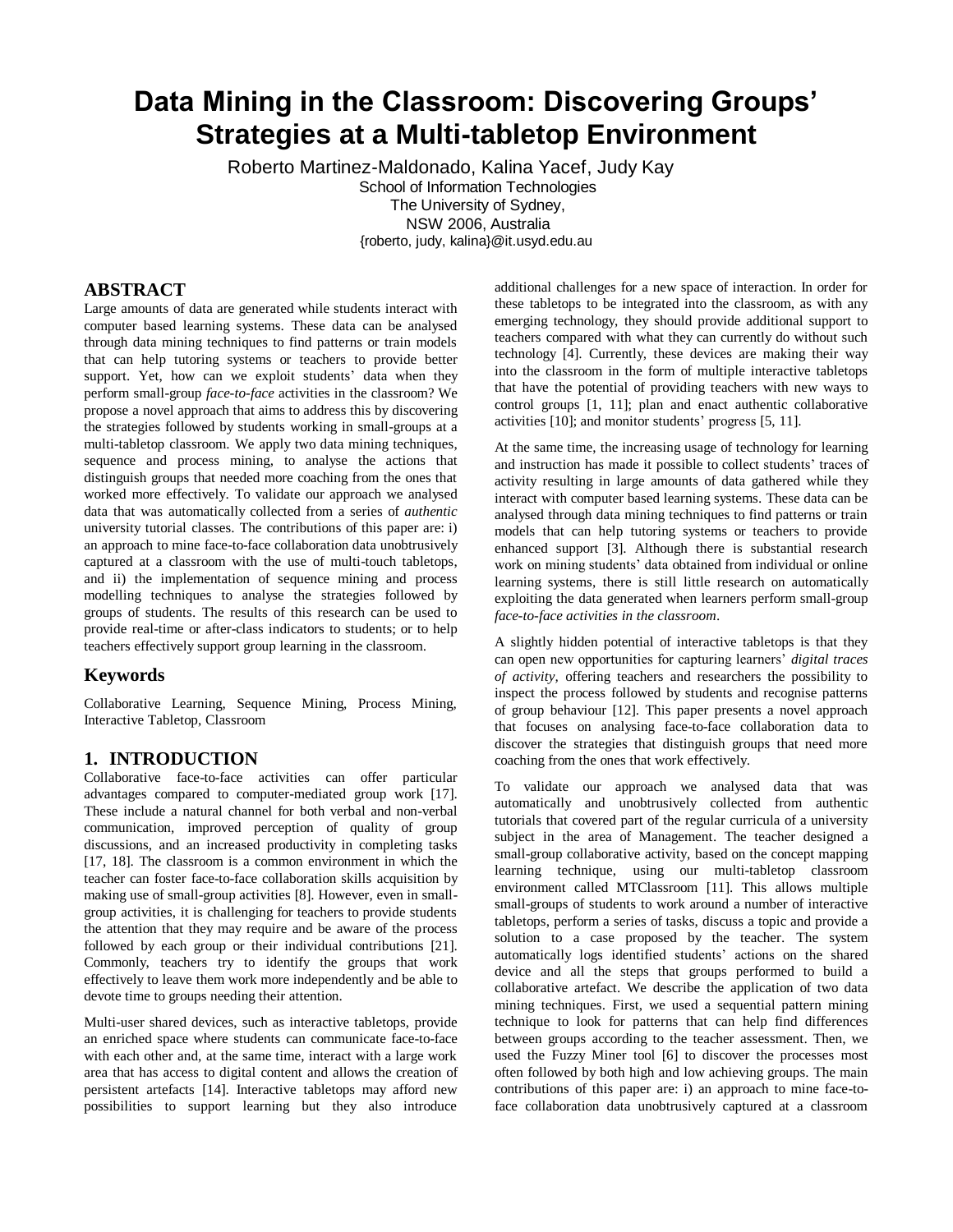with the use of multi-touch tabletops, and ii) the implementation of sequence mining and fuzzy modelling techniques to analyse and discover strategies followed by groups of students.

The paper is structured as follows. The next section describes the state of research on the areas of interactive tabletops in the classroom and data mining for collaborative learning. Then, we present details of the multi-tabletop tutorials and our technical infrastructure. Section 4 presents the motivation and design of study. Section 5 describes the data pre-processing and the methods. Section 6 presents a discussion of the results. Section 7 states the conclusions and the avenues for future research.

# **2. RELATED WORK**

There is a steady growth of the usage of tabletops in education. More specifically, there are a number of research projects that have used *multiple tabletops or shared devices in the classroom*. One of these is Synergynet [\[1\]](#page-7-6), a multi-tabletop setting that has served to study the ways school kids collaborate and interact to achieve group goals. This project also included the design of tools for the teacher to *control* the classroom activities. Another approach was proposed by Do Lenh [\[5\]](#page-7-9), who developed a setting for training on logistics, that consisted of four tangible horizontal devices that could be *orchestrated* by the teacher using paperbased commands or through a remote computer. This project also offered minimalist indicators of progress of each small group presented at a wall display. Even though these two previous projects included real students and teachers, they were mostly designed and deployed as experimental scenarios. A different approach was followed by Martinez-Maldonado et al. [\[10\]](#page-7-8), who presented a multi-tabletop system that permitted teachers to *assess the design* and *enactment* of their planned classroom activities through the use of analytics tools. This is the only previous work that has focused on exploiting the collected data from a multi-shared device environment to describe the activities that occur in an authentic classroom.

In the case of *data mining applied to collaborative settings*, the closest study to ours was presented by Martinez-Maldonado et al. [\[12\]](#page-7-11). It consisted in extracting and clustering frequent sequential patterns to then link them with high level group actions at a penbased tabletop learning application called Mysteries. One important study, even though not related to tabletops, was performed by Perera et al. [\[20\]](#page-7-13) who explored the usage of sequence mining alphabets and clustering to find trends of interaction associated with effective group-work behaviours in the context of a software development tool. Moreover, Anaya et al. [\[2\]](#page-7-14) analysed a computer-mediated learning tool to classify and cluster learners according to their level of collaboration.

The work reported in this paper is the first effort we are aware of that proposes an integrated solution, inspired by authentic needs of the teacher in the classroom, to exploit the students' data that can be captured by multiple tabletops though the application of a data mining technique and a process modelling tool.

# **3. MULTI-TABLETOP TUTORIALS**

This section describes our technical infrastructure that consists of: the multi-tabletop classroom, a teacher's dashboard, the system for capturing identified learners' actions and a learning tool for building concept maps. We also describe the teacher's design of the tutorials.

# **3.1 Technical Infrastructure**

Our multi-tabletop classroom is called MTClassroom [\[11\]](#page-7-7). This has a number of interconnected multi-touch interactive tabletops (four in this study). Figure 1 shows an instance of MTClassroom for a demo tutorial. Each tabletop consists of a 26 inch PQlabs overlay placed over a high-definition display that is enriched with Collaid [\[9\]](#page-7-15). Collaid is a system that provides an ordinary interactive tabletop the capability of automatically and unobtrusively identifying which person is touching where, based on an over-head depth sensor (www.xbox.com/kinect). Using this system, each tabletop can identify actions performed by each student according to their seating position.

The logging system of each tabletop records the activity logs to a central synchronised repository that can be accessed in real time by other services. One of these is a teacher's dashboard called MTDashboard [\[11\]](#page-7-7). This dashboard provides functions for the teacher to orchestrate the tabletops (e.g., blocking the touch input of all tables or moving the class to the next phase) and to see key live-indicators of work progress of each small-group. Figure 2 shows the teacher holding the dashboard, displayed on a tablet device, while she provides feedback to a group. The classroom activity consisted in elaborating collaborative concept maps about a case proposed by the teacher. *Concept mapping* is a technique that promotes learning by allowing students to visually represent their understanding in the form of *concepts* associated by *linking words* that creates statements [\[16\]](#page-7-16). We used a minimalist version of a tabletop concept mapping application called Cmate [\[9\]](#page-7-15). Cmate provides students with a list of concepts and linking words suggested by the teacher, and also allows them to type their own words, in order to build a concept map that represents their solutions. Prior to the tutorials, the teacher creates a *master concept map* with the crucial concepts and links that learners are expected to include in their maps.

# **3.2 Tutorials Design**

Eight tutorial sessions were organised in the School of Business of the University of Sydney during week 6 of semester 2, 2012 for the course: *Management and organisational ethics*. The teacher designed a case resolution activity to cover the topic of the curricula corresponding to that week. A total of 140 students attended these tutorials (from 15 to 20 students per session) that were organised in groups of 4, 5 or 6 students.

The teacher designed the tutorial script as follows: 1) *Introduction* (10 minutes): the teacher forms groups, explains to students how to use the concept mapping application and



**Figure 1. MTClassroom: a multi-tabletop classroom with capabilities for capturing differentiated students' activity.**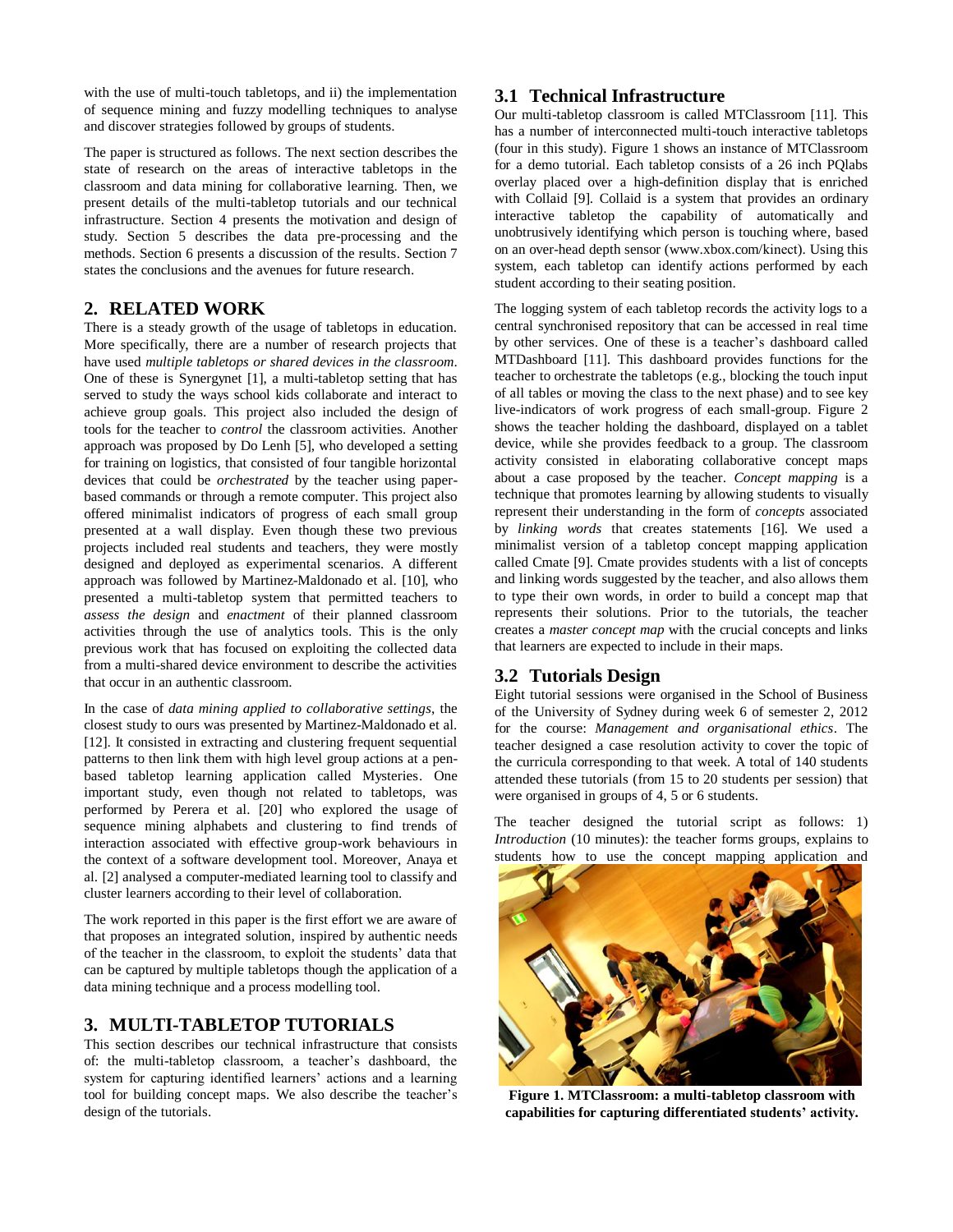introduces the first activity. 2) *Activity 1* (10 min.): using the MTDashboard, the teacher cleans up the four tabletops for all groups to start at the same time. Students are instructed to create a concept map that represents how the main actors of the case are associated. 3) *Reflection 1* (5 min.): the teacher blocks the tabletops, leads a short class discussion about partial solutions and introduces Activity 2. 4) *Activity 2* (15 min.): this is for the teacher "*the most important activity of the tutorial from the learning perspective*". The teacher unblocks the tabletops, and students discuss and focus on representing a final solution to the case in their concept map. 5) *Class sharing and reflection* (10 min.): the teacher asks each group to share their solution with the class. After each group has explained their map, the teacher summarises the outcomes of the tutorial, finishes the session and assesses each group in private. The class time was fixed to 50 minutes. Details of these tutorials can be found in [\[11\]](#page-7-7).

# **4. STUDY DESIGN AND DATASET DESCRIPTION**

The teacher in the classroom can face a number of challenges related with control, awareness and resources management [\[22\]](#page-7-17) which depend on a number of factors that may fall out of the scope of what tabletop systems can capture. The tabletop systems are not totally aware of the classroom situation, for example, if a group of students is talking, if they work on-task or if someone needs to leave the class. The teacher can have a better idea of the productivity of students' discussions within each group, however, one of the main conclusions after finishing the tutorials was that for the teacher it is not easy to know aspects of the final artefacts that students built or their individual contributions [\[11\]](#page-7-7).

In a post-tutorial interview the teacher expressed her view as follows: *"I don't want to see a lot of information in the dashboard, this can be distracting. But more information can be provided after the tutorials for assessment, like who did what, when, and the quality of the work".* These are indeed the aspects of group work that tabletops are aware of in detail. Our system can capture: 1) differentiated students' action on the tabletop; 2) the sequential actions performed to build the group artefact.

Inspired by the above teacher needs, but framed on what tabletops can actually capture in an authentic classroom, we propose an approach to distinguish strategies followed by groups that either needed more coaching or worked effectively. We analyse three sources of contextual information i) identified individual actions on the tabletop that can occur in parallel, in turn, or on other students' objects, ii) the quality of students' actions according to the teachers' artefact, and iii) the impact of students' actions on the group artefact. In this paper we focus on the students' actions performed in Activity 1. This is important because a certain degree of success in Activity 1 is required for Activity 2. This also allows the approach to be applicable in realtime, to provide feedback to teachers before the tutorial is over, so they can target their support during Activity 2.

**Table 1. Possible actions on the concept mapping tabletop system**

| <b>High impact actions</b><br>(content and structure) | Low impact actions<br>(layout) | No impact actions                                                   |
|-------------------------------------------------------|--------------------------------|---------------------------------------------------------------------|
| <i>Add</i> a concept/link<br>Delete a concept/link    | Merge two links                | Move a concept/link Open or close menus<br><i>Move/scroll</i> menu- |
| <i>Edit</i> a concept/link                            |                                | concepts                                                            |



**Figure 2. A teacher attending a group while holding the MTDashboard**

The teacher assessed groups at the end of each tutorial, using one of three possible values: low, medium or high achievement. The teacher specified that the assessment criteria mostly considered the *quality of each group solution* presented at the end of the tutorial and the *quality of their discussions* during the tutorial. We considered the activity data of all the 32 groups divided in two sets: 20 groups that were high achieving and 12 groups that were medium or low achieving.

The *initial raw data* of each group consists of a long sequence of actions in which each element is defined as: {*Resource, ActionType, Author, Owner, Time, Relevance*}, where *Resource* can be: *Conc* (concept), *Link* (proposition) or *Menu*. *ActionType* can be: *Add* (create a concept or link), *Del* (delete), *Mov* (move) links, *Chg* (edit), *Scroll*, *Open* or *Close* (a menu). *Author* is the learner who performed the action, *Owner* is the learner who created an object or owns a menu, *Time* is the timestamp when the action occurred and *Relevance* indicates if the concept or link belongs to the crucial elements of the teacher's map. Table 1 lists all the possible actions in the dataset grouped by their impact on the group concept map. Some examples of actions are: {ConceptA, Add, 3, 3, 17:30:02, Crucial}, when a learner adds a crucial concept to the map; {LinkY, Move, 2, 6, 17:30:04, Irr}, when s/he moves a link created by another learner; and {MenuConcepts, Open, 2, 2, 17:30:07,-} when s/he opens the list of suggested concepts. The original sequence obtained for each group contained from 74 to 377 *physical actions.*

We address four research questions regarding the strategies and characteristics that can differentiate groups according to their extent of achievement. The formulation of these is based on the triangulation of the nature of the available data (differentiated students' actions and their impact on their artefact), the teacher's needs (awareness on students' participation and quality of their work), and open issues in the study of multi-tabletop classrooms [\[10\]](#page-7-8). Our research questions are the following. 1) *Can we distinguish groups by inspecting patterns of parallelism and turn-taking*? As the teacher is interested in the participation of all students in the construction of the group solution [\[10\]](#page-7-8), we analyse whether it is possible to find differences among groups where students worked at the same time (in parallel or taking turns) or not. 2) *Can we distinguish groups by inspecting students' interactions on others' objects*? Other studies inspired this question; these have suggested that interacting with what others' have done may trigger further discussion that is beneficial for tabletop collaboration [\[11,](#page-7-7) [13\]](#page-7-18). 3) *Can we distinguish groups*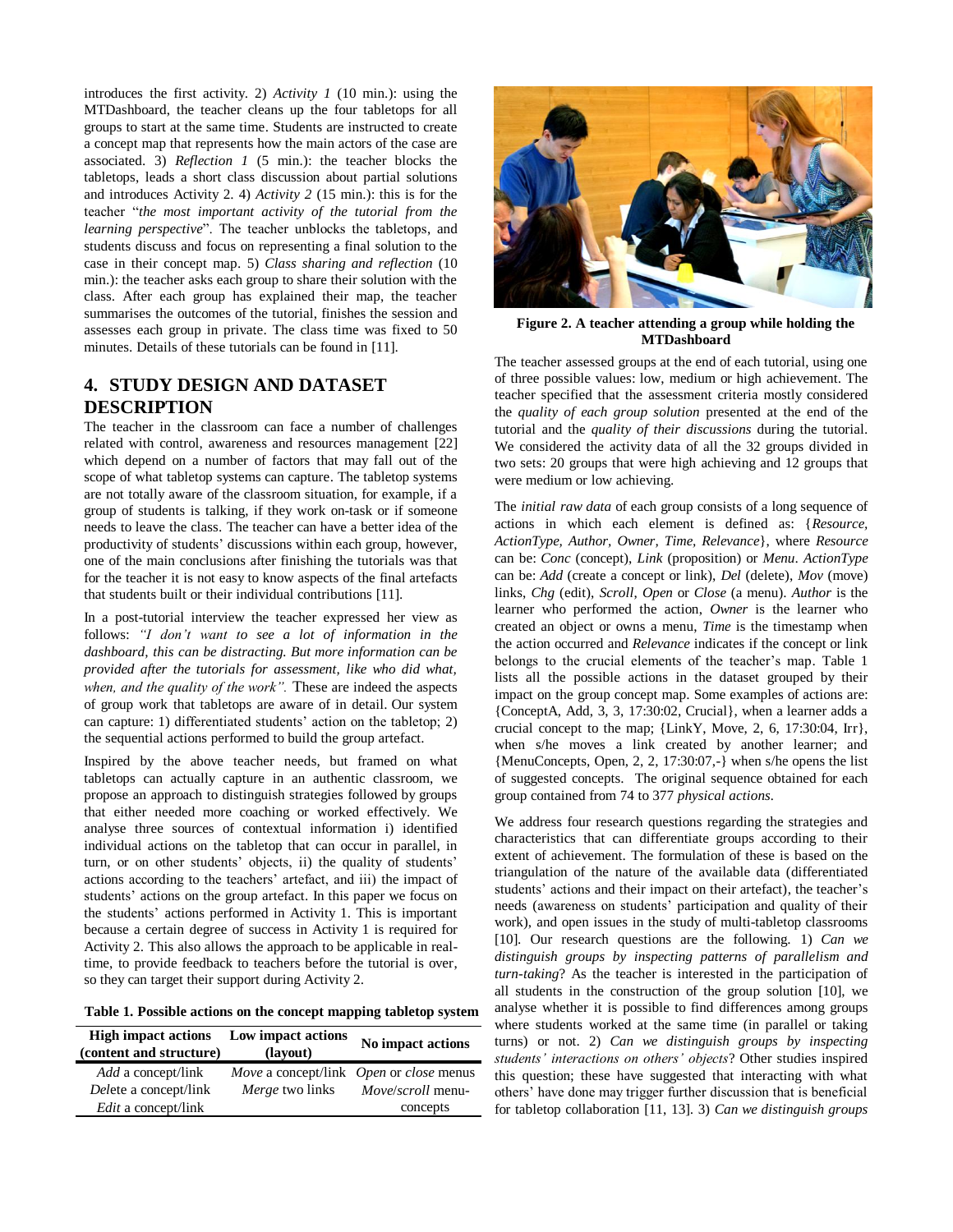*by inspecting students' map quality*? This and the next question are directly inspired by teachers' needs, as noted above, and the data captured by our system about the groups' artefacts and the process followed to build them. 4) *Can we distinguish groups by inspecting the process followed by students' actions and their impact on the group artefact?*

#### **5. METHOD**

Sequential mining and process mining are techniques that have been used to identify patterns in educational datasets by considering the order of students' actions [\[7,](#page-7-19) [12,](#page-7-11) [19\]](#page-7-20). We used a sequential pattern mining technique called *differential sequence mining* [\[7\]](#page-7-19) to distinguish strategies followed by groups that were either high or low achievers and address each of our first three research questions. For these, we analysed two of the sources of contextual information listed in the previous section: i) identified actions on the tabletop and ii) the quality of students' artefact. In order to address the fourth question, and analyse the strategies that distinguish groups according to iii) the impact of students' actions on the group map, we used the *Fuzzy Miner* tool [\[6\]](#page-7-12). Next subsections present the motivation for using these tools, the data pre-processing and the implementation of each technique.

#### **5.1 Sequence mining**

One of the data mining techniques that has been succesfully applied to identify patterns that differentiate high from low achieving students is differential sequence mining (DSM) [\[7\]](#page-7-19). In general, a sequential pattern is a consecutive or non-consecutive ordered sub-set of a sequence of *events* that is considered frequent when it meets a minimum *support* threshold. In educational contexts, the *events* commonly correspond to individual or grouped students' actions logged by the learning system. The DSM algorithm extracts frequent consecutive ordered sequences of actions from 2 datasets and performs an analysis of significance to obtain the patterns that differentiate them. The actions can also contain contextual information as defined by an *alphabet*. Alphabets can be used to *encode* each action to a set of concatenated keywords. In our study, each action was encoded to the format *{Resource-ActionType-Context}*. We implemented a DSM solution to investigate the differential patterns in terms of degree of parallelism, actions of students on others' objects and relevance of the links and concepts students use according to the teacher;s map. Table 2 presents the keywords of each of our three alphabets. The encoded actions encoded using any alphabet should contain at least one keyword for the *Resource* column and one for the ActionType column. We add one keyword of the corresponding contextual information (three rightmost columns in Table 2) according to the Resource type. Alphabet 1 aims to model the differentiated individual actions performed on the tabletop that occur in parallel (with other students' actions, keyword: *Parallel*), in turns (when the previous action was performed by a different student, keyword: *Other*), or as a series of actions by the same student (*Same*). Alphabet 2 models the actions that students perform on their own objects (*Own*) or on other students' objects (*NoOwn*). Finally, Alphabet 3 indicates whether the concept or link involved in the action belongs to the crucial objects defined by the teacher (*Cruc* or *NoCruc*).

In a previous study, we found that it is very important to consider the periods of significative inactivity registered by the tabletop [\[11\]](#page-7-7). During these periods of inactivity students can be having productive discussions, off-task talking or not working collaboratively at all. In our study, even when we do not perform speech detection, it is important to at least consider the occurrence of inactivity. To define a period of inactivity, we explored the time gap between each action performed on the tabletop. We found that time gaps between actions below one standard deviation from the mean  $(\langle \mu + 1\sigma \rangle)$  account for the 92% of the set. ( $\mu$ = 4.30 seconds,  $\sigma$ = 8.62,  $\mu$  +1 $\sigma$ =13 seconds). This means that a period above 13 seconds without logged actions can be considered as a block of inactivity. We defined these blocks as *short* when the gap was between 13 ( $\mu$ +1 $\sigma$ ) and 22 ( $\mu$ +2 $\sigma$ ) seconds, and *long*, for gaps longer than 22 seconds  $(\mu + 2\sigma)$ . We detected from 6 to 19 periods of inactivity in each group.

The output of the DSM algorithm, using the three alphabets, consists of three sets of frequent sequential patterns that differentiate high from low achieving groups according to the teacher's assessment. In this study, we set a minimum support of 0.5 to consider a pattern as frequent and a maximum error of one to allow matching sequences with up to 1 different action, similarly to previous work on educational data exploration [\[7\]](#page-7-19).

# **5.2 Process mining**

The sequence mining approach presented above can extract patterns of activity that distinguishes groups; however, it does not give insights of the higher level view of the *processes* followed. The Fuzzy miner [\[6\]](#page-7-12) is a process discovery tool that can generate a meaningful abstraction of a general process, from multiple instances by distinguishing the activities that are important. It is especially suitable to mine *unstructured* processes, like the concept mapping construction in this study. The input of this algorithm is a series of consecutive actions, or group of actions. The result is a directed graph in which each node represents an action, or group of actions, and the edges represent the transitions between these. The nodes and edges that appear in the graph should meet a *conformance threshold* based on the instances that were used to build the model.

The objective of this second analysis is to discover the meaning of the higher level steps that high and low achieving groups performed to build the concept map and the impact of such actions. For this, we performed the following data preparation before using the Fuzzy miner tool.

| Table 2. Keywords included in the alphabets for the sequential pattern mining. |                    |                          |                                                  |                                                    |                                      |
|--------------------------------------------------------------------------------|--------------------|--------------------------|--------------------------------------------------|----------------------------------------------------|--------------------------------------|
| <b>Resource</b>                                                                | <b>Action type</b> |                          | <b>Alphabet 1</b><br>Parallelism -turn<br>taking | <b>Alphabet 2</b><br>Actions on others'<br>objects | Alphabet 3<br>Master map<br>distance |
| $Concept (Conc)$ - $C$                                                         | $Add$ - $CL$       | $Delete (Del)$ - $C_{L}$ | Parallel                                         | Own                                                | Cruc(C,L)                            |
| Link -L                                                                        | $Edit (Chg) - C.L$ | Merge (Move)- $L$        | <i>Other</i>                                     | No Own                                             | NoCruc(C,L)                          |
| Menu -M                                                                        | Move $-C.L.M$      | Open -M                  | Same                                             |                                                    |                                      |
|                                                                                |                    | $Close -M$               |                                                  |                                                    |                                      |
| <i>Inactivity block (Inact)-B</i>                                              | $Short(Shrt) - B$  | $Long-B$                 |                                                  |                                                    |                                      |

**Table 2. Keywords included in the alphabets for the sequential pattern mining.**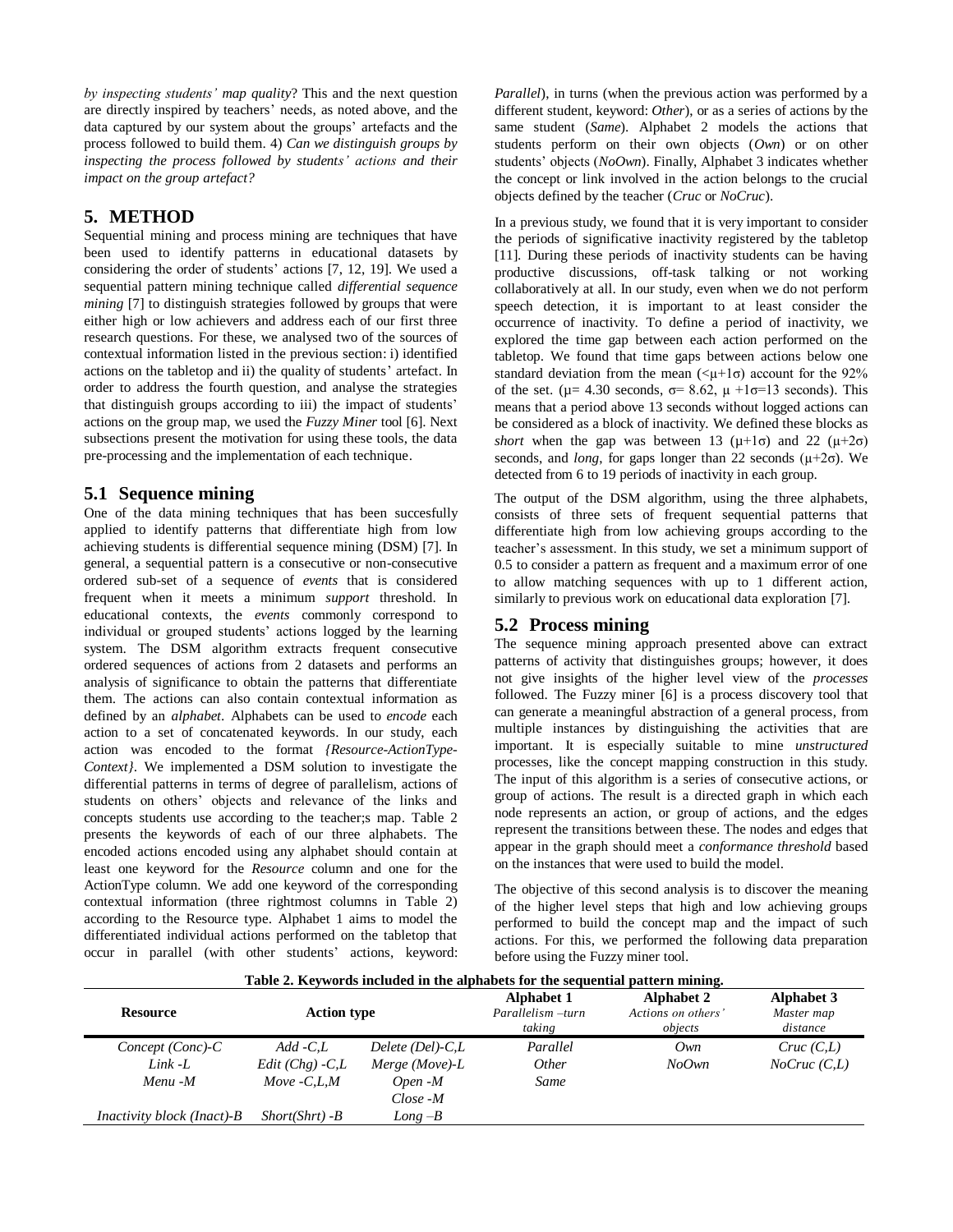*1) Data grouping*. We grouped the actions into periods of activity in order to generalise similar actions according to their impact on the concept map. First, we explored the number of actions contained in each period of activity between periods of inactivity. Figure 3 illustrates the frequencies of the number of actions within blocks of activity in the dataset ( $\mu$ = 12.85 actions,  $\sigma$ = 17.68). The distribution shows a high frequency of periods with a small number of continuous actions, and a long tail of longer sets of actions. In fact, the 71% of the periods of continuous activity were below the mean size (13 actions) and the 87% of them were below one standard deviation from the mean (30 actions). We considered the mean (13 actions) as a practical threshold for the



maximum size of a block of activity.

*2) Actions categorisation.* Based on the definition and previous research on concept mapping [\[15,](#page-7-21) [16\]](#page-7-16), we categorise students' actions according to their impact on the group map. Actions that make a change in the structure or content of the concept map are categorised as *High-impact actions.* These include actions that modify the quantity or content of concepts and links (Table 1). The second category is *Low-impact actions,* which includes actions that modify the layout of the map, which is important for the activity, but not crucial. These actions include moving concepts and links, or merging links. Finally, actions performed on the menus of the application belong to *No-impact actions*.

*3) Blocks categorisation.* Each block was categorised according to the actions that occurred within that period following the next rules: *HighOnly* for blocks that contained only high-impact actions and some no-impact actions; *HighLow,* if the block contained at least one high-impact and one low-impact actions; *LowOnly*, for blocks that contained only low-impact actions and no-impact actions; and *NoImpact* if the block contained just noimpact actions. Periods of inactivity were categorised as either *InactShort* or *InactLong*, as explained earlier.

*4) Addition of contextual information.* According to our research aim, we highlighted the importance of distinguish the learners who work on their own or on other students' objects. For this, we added the information about who touched which object with the keywords *NoOwn* if most of the actions were performed on others' objects and *Own* if the actions were performed on the same learners' objects.

After performing the data preparation we divided the dataset into two sets, one for high and one for low achieving groups, as we did for the sequential mining. We generated two corresponding fuzzy models using the plugin implemented in the ProM framework (www.processmining.org). Then, we performed two model analyses: analysis of the number of active learners, and a validation of the models to discriminate groups.

*Analysis of number of active learners.* We explore whether there is a difference in the number of learners that were actively involved in each of the significant activities that appear in each fuzzy model (the nodes of the model). For the latter, the explored values corresponded to blocks of activity in which only one learner  $(lu)$ , two  $(2u)$ , or more than 2 learners  $(+u)$  were involved in the actions within a block of activity. This takes into account that all groups had from 4 to 6 group members. No correlation was found between the group size and the level of achievement of each group  $(r = 0.2)$ .

*Validation of the models*. We performed a cross validation of the two models to evaluate if they can be used to effectively differentiate high from low achieving groups. To do this, we calculate, for each group process, the level of conformance of both fuzzy models and validate that the model that fit the most corresponds to the level of achievement of the group.

# **6. RESULTS AND DISCUSSION**

#### **6.1 Sequence mining results**

After applying the DSM algorithm on the encoded datasets according to our three alphabets, we selected the patterns whose *instance* support (number of times the pattern is repeated within a group log) differed between the high and low achieving groups  $(p \le 0.10)$  and that were composed of at least 2 actions. Table 3 presents the top-4 most frequent sequences for each of the three alphabets explored in this part of the study.

*Alphabet 1: focused on parallelism and turn-taking.* We obtained a total of 23 *differential patterns* for groups that were either high or low achieving after analysing the first encoded dataset. The top sequences in Table 3 indicate the presence of actions in parallel for *move* events (sequence A) and actions that contain the keyword *Other,* when adding and moving elements of the concept map (sequences B, C and D). These provide evidence that in high achieving groups more than 1 student quite often interacted with the tabletop at the same time. In fact, the keywords *Parallel* and *Other* appeared in 13% and 66% in the frequent patterns of high groups, while in the low achieving groups there were no patterns with the keyword *Parallel* and the keyword *Other* only appeared in the 30% of them.

*Alphabet 2: focused on actions on others students' objects.* In this case, we obtained a total of 29 *differential patterns*. Table 3 shows that in high achieving groups, students tended to interact with objects created by other students, such as moving and adding links using others' concepts, either followed or preceded by periods of inactivity (keywords *NoOwn* and *Inact* in sequences I, J, and L). The keyword *NoOwn* appeared two times more often in the frequent sequences of the high groups than in the achieving groups (in 42% and 22% of the sequences respectively). The presence of actions on students' own objects (*Own*) was similar in all groups.

*Alphabet 3: focused on Master map distance*. We obtained 28 *differential patterns* by analysing the encoded dataset. This includes contextual information of the concepts and links that belong to the crucial elements defined by the teacher. The patterns in Table 3 show that in high achieving groups, students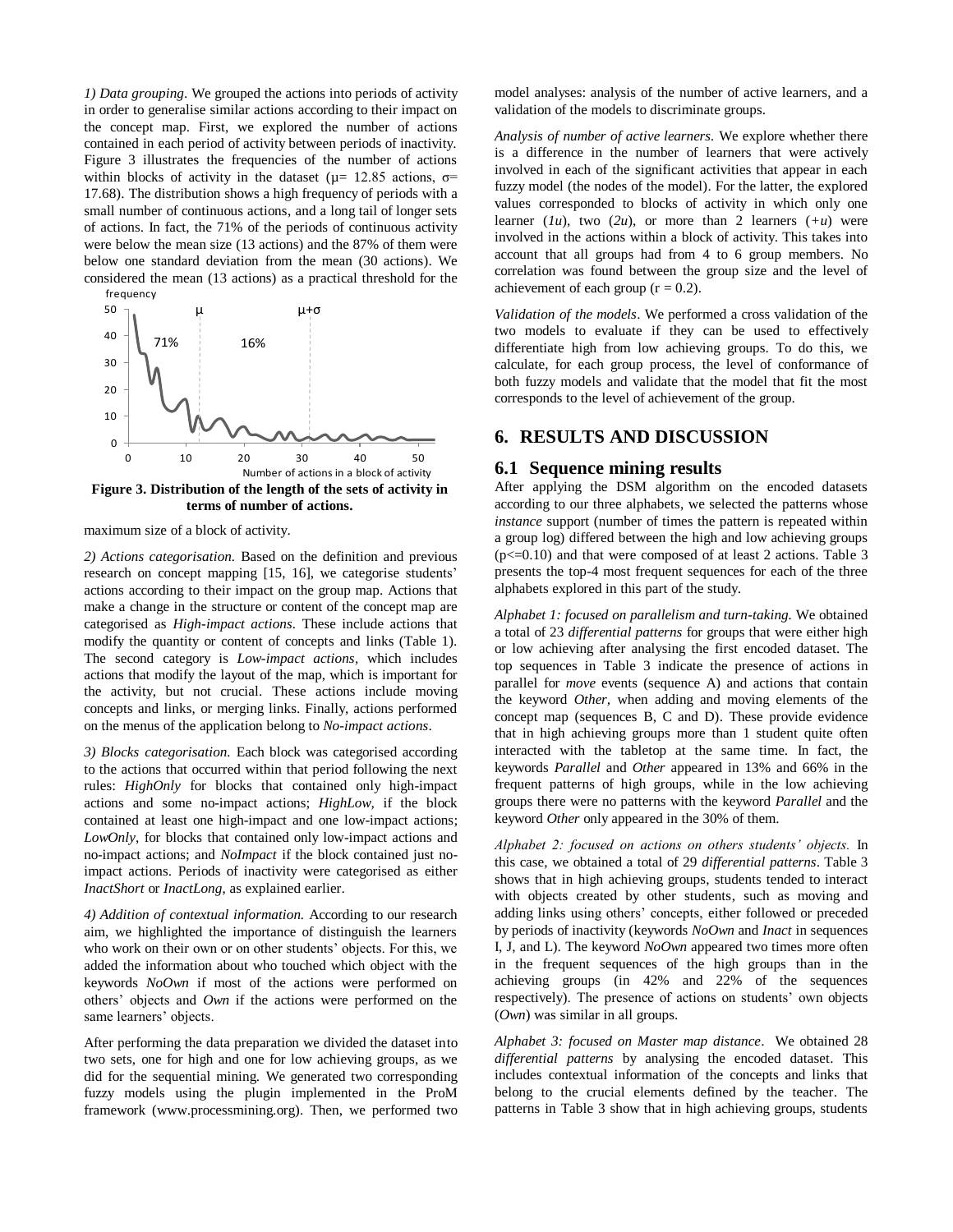tended to work with more crucial elements than low achieving groups. However, an analysis of all patterns found showed that there was not a large difference in actions performed on crucial elements (keyword *Cruc* was present in 87% and 84% of the patterns of high and low achieving groups respectively). However, the key difference was that high achieving groups interacted with less non-crucial concepts and links (keyword *NoCruc* was in 19% and 73% of the patterns of high and low achieving groups respectively).

The sequences of events extracted using this technique, provides some insights about the strategies followed by groups. Low achieving groups tend to have long periods of inactivity on the tabletop before or after creating links or performing a chain of actions that affect the layout of their concept map (e.g. action *Inact-Long* in patterns G, H, N, O and X). High achieving groups also had periods of inactivity, but these were shorter. Long periods of inactivity appeared two times more in the low achieving groups, followed or preceded by other actions (*Inact-Long* appeared in 48% and 22% of the sequences of high and low achieving groups respectively). There was no difference in the appearance of short periods of inactivity.

These findings suggest that, to discover the strategies followed by groups, this approach offers a limited view of the meaning of the actions. The frequent sequences that were found can be used to build a model or benchmark to 'detect' if students' actions are similar to either high or low achieving groups. However, the patterns themselves do not provide information about the process that groups followed during the activity that would be easily associated with groups' behaviours.

#### **6.2 Process mining results**

Figure 4 shows the resulting fuzzy models after applying the second approach to mine the process of both, high and low achieving groups where the conformance with their corresponding datasets was above 80%. Nodes of the graph represent categories of action blocks of activity and the edges the transitions between these. Each node contains: the name of the block category, the conformance of the block with the dataset, and the rates of active students that were involved in the activities  $(lu, 2u$  and  $+u$ ). Nodes with conformance rates below

to 0.1 were not considered in the models to include the majority of the block categories but disregarding the actions that rarely appeared in the data and that would make the graph unnecessarily complex. The numbers next to the edge lines are indicators of conformance of the transitions with the datasets.

By visually comparing both graphs we can highlight that they share the same core blocks of activity. These include: the blocks *Inact-Short* and *Inact-Long* (marked with an orange small square in the top left of the node). We confirmed the results obtained with the sequence mining, where low achieving groups showed more long periods of inactivity compared with high groups (conformance of 0.68 and 0.98 respectively). Both models also have in common the categories *HighLow-NoOwner* and *HighLow-Owner* (blue markers) that represent activity that combined high and low impact actions on the group map (conformance of 1 and around 0.4 respectively). The last similarity, in terms of nodes, corresponds to blocks of low impact actions where students interacted with other students' objects (*LowOnly-NoOwner*, red markers).

The nodes marked with a yellow star correspond to activity blocks that appear in one model but not in the other. High achieving groups, contrary to the expected, presented more blocks of actions with no impact on the concept map (*NoImpact-Owner/NoOwner*). However, both nodes had the least conformance with the model (0.11 and 0.2 respectively). In contrast, low achieving groups presented blocks of activity with only high impact actions (*HighOnly*- *Owner/NoOwner*). The conformance of these blocks was not low (conformance of 0.37 and 0.74 respectively).

However, the main difference between the models is in the structure of the transitions. For the model of high achieving groups, there is only one transition between *different* blocks of activity. This was, in addition, not very frequent (0.08 conformance, between *NoImpact-Owner* and *HighLow-Owner*). By contrast, the model of low achieving groups contains 5 transitions between activity nodes with a conformance of up to 0.17 (between *HighLow-Owner* and *LowOnly-NoOwner*). Additionally, we did not find any observable difference in the actions performed on other students objects (*NoOwner*) and students' own objects (*Owner*).

**Table 3. Top-4 most frequent sequences after applying differential sequence mining on each encoded dataset.**

| Table 5. Top-4 most frequent sequences arter apprying unterential sequence mining on each encoueu uataset. |                                                                                      |                                                                   |
|------------------------------------------------------------------------------------------------------------|--------------------------------------------------------------------------------------|-------------------------------------------------------------------|
| <b>Alphabet 1</b>                                                                                          | <b>High achieving groups</b>                                                         | Low achieving groups                                              |
|                                                                                                            | A- {Menu-Mov-Same}>{Menu-Mov-Same}>{Menu-Mov- <b>Parallel</b> }                      | E-{Link-Add-Same}>{Link-Rem-Same}>{Con-Mov-Same}                  |
| {Link-Add-Same}                                                                                            | B-{Con-Mov-Other}>{Link-Add-Same}>{Con-Mov-Same}>                                    | F- {Link-Rem-Same}>{Con-Mov-Same}>{Link-Add-Same}                 |
|                                                                                                            | $C-$ {Inact-Shrt}>{Con-Mov-Other}>{Link-Add-Same}                                    | G- {Link-Add-Same}>{Link-Chg-Same}>{Inact-Long}                   |
|                                                                                                            | D- {Con-Mov-Other}>{Link-Add-Same}>{Con-Mov-Same}                                    | H- {Inact-Long}>{Inact-Shrt}>{Con-Mov-Same}                       |
| <b>Alphabet 2</b>                                                                                          | <b>High achieving groups</b>                                                         | Low achieving groups                                              |
| {Inact-Shrt}                                                                                               | I- {Con-Mov-NoOwn}>{Con-Mov-NoOwn}>{Link-Add-Own}>                                   | M- {Inact-Shrt}>{Con-Mov-NoOwn}>{Link-Add-Own}><br>{Link-Chg-Own} |
| {Link-Add-Own}                                                                                             | J- {Inact-Shrt}>{Con-Mov-NoOwn}>{Con-Mov-NoOwn}>                                     | N-{Link-Add-Own}>{Link-Chg-Own}>{Inact-Long}                      |
|                                                                                                            | K-{Link-Mov- $\text{NoOwn}$ }>{Link-Mov- $\text{NoOwn}$ }>{Con-Mov- $\text{NoOwn}$ } | $O-$ {Link-Chg-Own}>{Inact-Long}                                  |
|                                                                                                            | L- {Inact-Shrt}>{Con-Mov- NoOwn }>{Con-Mov- NoOwn }                                  | $P - \{Inact-Long\} > \{Inact-Shrt\} > \{Con-Mov-NoOwn\}$         |
| <b>Alphabet 3</b>                                                                                          | <b>High achieving groups</b>                                                         | Low achieving groups                                              |
|                                                                                                            | O-{Con-Mov-Cruc}>{Link-Add-Cruc}>{Con-Mov-Cruc}>                                     | U-{Link-Rem-NoCruc}>{Con-Mov-Cruc}>{Link-Add-Cruc}>               |
| {Link-Add-Cruc}                                                                                            |                                                                                      | {Link-Chg-NoCruc}                                                 |
|                                                                                                            | R-{Inact-Shrt}>{Con-Mov-Cruc}>{Con-Mov-Cruc}>{Link-Add-Cruc}                         | $V - \{Link-Chg-NoCruc\} > \{Link-Chg-NoCruc\} > \{Inact-Shrt\}$  |
|                                                                                                            | S- {Link-Add-Cruc}>{Link-Mov-Cruc}>{Con-Mov-Cruc}                                    | W-{Inact-Shrt}>{Link-Add-Cruc}>{Link-Chg-NoCruc}                  |
|                                                                                                            | T-{Link-Chg-Irr}>{Con-Mov-Cruc}>{Link-Add-Cruc}                                      | X- {Con-Mov-Cruc}>{Link-Add-Cruc}>{Link-Chg-NoCruc}>{Inact-Long}  |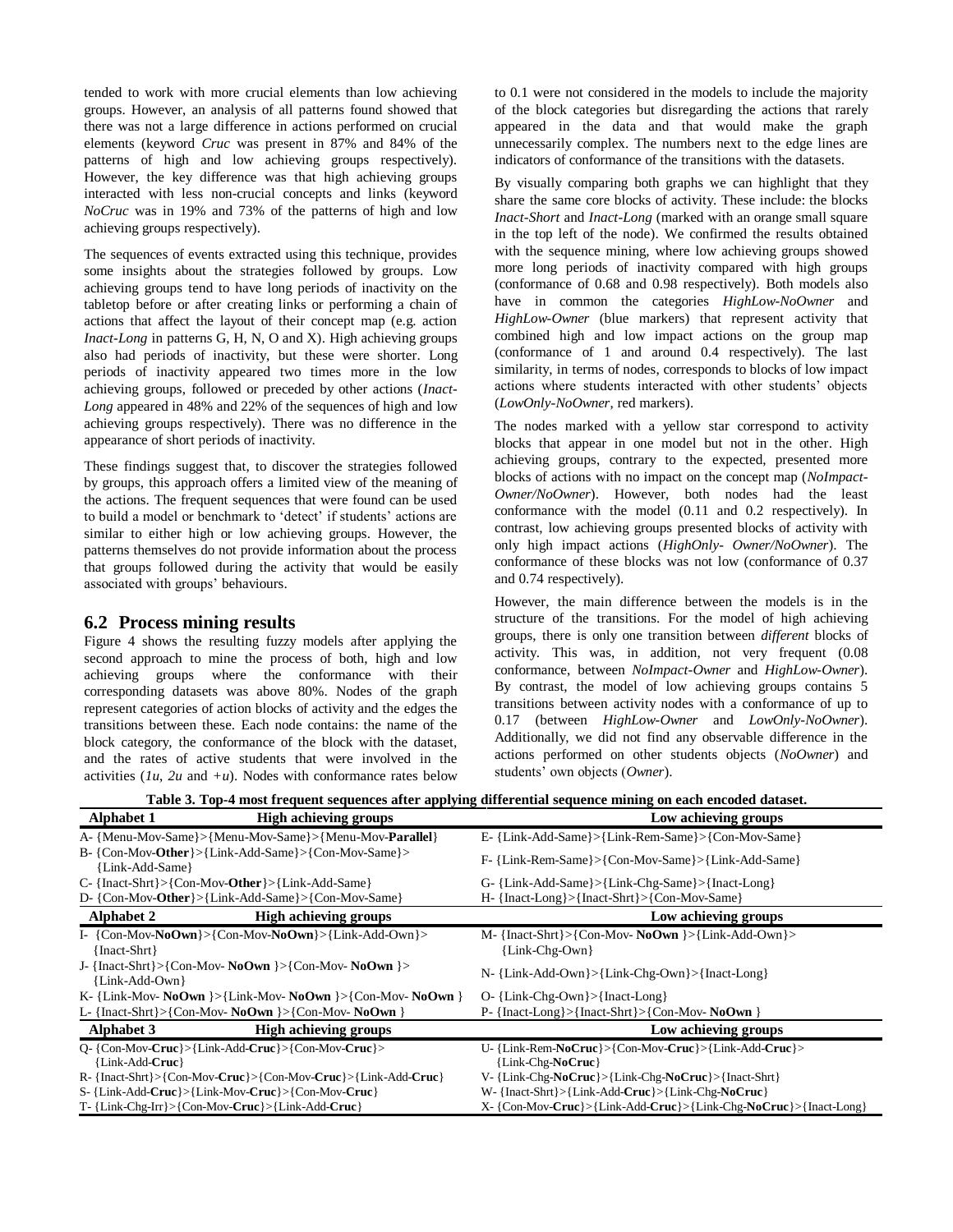

**Figure 4. Fuzzy model generated from groups' activity. Left: Fuzzy model of high achieving groups (Conformance: 86%, Cuttoff: 0.1). Right: Fuzzy model of low achieving groups (Conformance: 81%, Cuttoff: 0.1).**

Next, we present the analysis of the number of students involved in the activities and the validation to determine if the observable differences can distinguish high from low achieving groups.

*Active learners*. Table 4 shows the results of the cumulated distribution of the number of learners involved in the periods of activity for both high and low achieving groups (partial rates displayed in the third line of text inside each node of Figure 4). Both high and low achieving groups presented more than the half of the blocks of activity performed by a single student (54/55%). The main difference found was that high achieving groups presented blocks of activity in which more than two learners were involved in comparison with low achieving groups (+u, 27% and 19% respectively). In low achieving groups most of the blocks of activity were performed by either one or two learners.

**Table 4. Distribution of the number of active learners in blocks of activity**

| Achievement | One learner<br>(1u) | <b>Two learners</b><br>(2u) | <b>More learners</b><br>(+u) |
|-------------|---------------------|-----------------------------|------------------------------|
| High        | 55%                 | 18%                         | 27%                          |
| Low         | 54%                 | $27\%$                      | 19%                          |

*Validation*. In order to validate that the two models generated by the fuzzy miner are different and can be used to distinguish the process followed by either high or low achieving groups, we estimated how accurately each model will conform to each group's activity. We performed a cross-validation to compare the level of fit of both models to the data blocks of each group by measuring whether the conformance of the model that corresponded to the level of achievement of the group was higher. Table 5 shows the confusion matrix which layouts the results of this analysis. This indicates that the fuzzy model for low achievement could distinguish the 100% of the low achieving cases, however, three high achieving groups presented a superior conformance to this model. The conformance of the model of high achievement was higher for the high achieving

**Table 5. Validation of the fuzzy models**

|        |      | Predicted class |     |  |
|--------|------|-----------------|-----|--|
|        |      | High            | Low |  |
| Actual | High |                 |     |  |
| class  | Low  |                 | ∣າ  |  |

groups in 17 of the 20 cases. The difference between the levels of fit of each model was statistical significant for high achieving groups (paired  $t(23) = 2.46$ ,  $p = 0.0219$ ) and very close to statistical significance  $(p \le 0.05)$  for the model of low achievement (paired  $t(7) = 2.16$ ,  $p = 0.061$ ).

#### **7. CONCLUSIONS AND FUTURE WORK**

This paper described the technological infrastructure and the data mining and process mining techniques used to analyse the strategies that distinguish high from low achieving groups in the classroom. We presented a novel approach to mine traces of collaboration of students working face-to-face on an activity linked with the regular curricula and supported by a number of teacher-orchestrated interactive tabletops. Our goal was to exploit students' data that was unobtrusively captured in an authentic classroom in contrast to a controlled experimental setting. This can make our approach immediately applicable in a real classroom context equipped with the technology required.

Sequential frequent mining was applied to find patterns of activity that differentiate groups. Results revealed interesting patterns that indicated students in high achieving groups worked more often in parallel, interacted with other students' objects and mostly focused on the crucial elements of the problem to solve. The fuzzy miner tool was used to model the process that groups followed by grouping and categorising students' actions. This modelling proved effective in helping distinguish part of the process followed by groups. High achieving groups tended to build their concept map interweaving periods of focused activity with periods of tabletop inactivity. Low achieving groups, by contrast, presented more transitions between different categories of blocks of activity including periods with only actions that caused high impact on the map. We also found that important strategies can be mined from early data. Our analysis was only performed on the data captured from the first activity of the classroom sessions. This gives time for the results of the analysis to be used by facilitators or group members in the classroom.

The knowledge generated by the sequence patterns and the fuzzy models can be used in several valuable ways. Firstly, derived groups' indicators can be displayed in a processed form on the teachers' dashboard to help them adapt in real-time the support to groups that might need closer attention. Secondly, the findings can be used to generate indicators of group learning to be shown